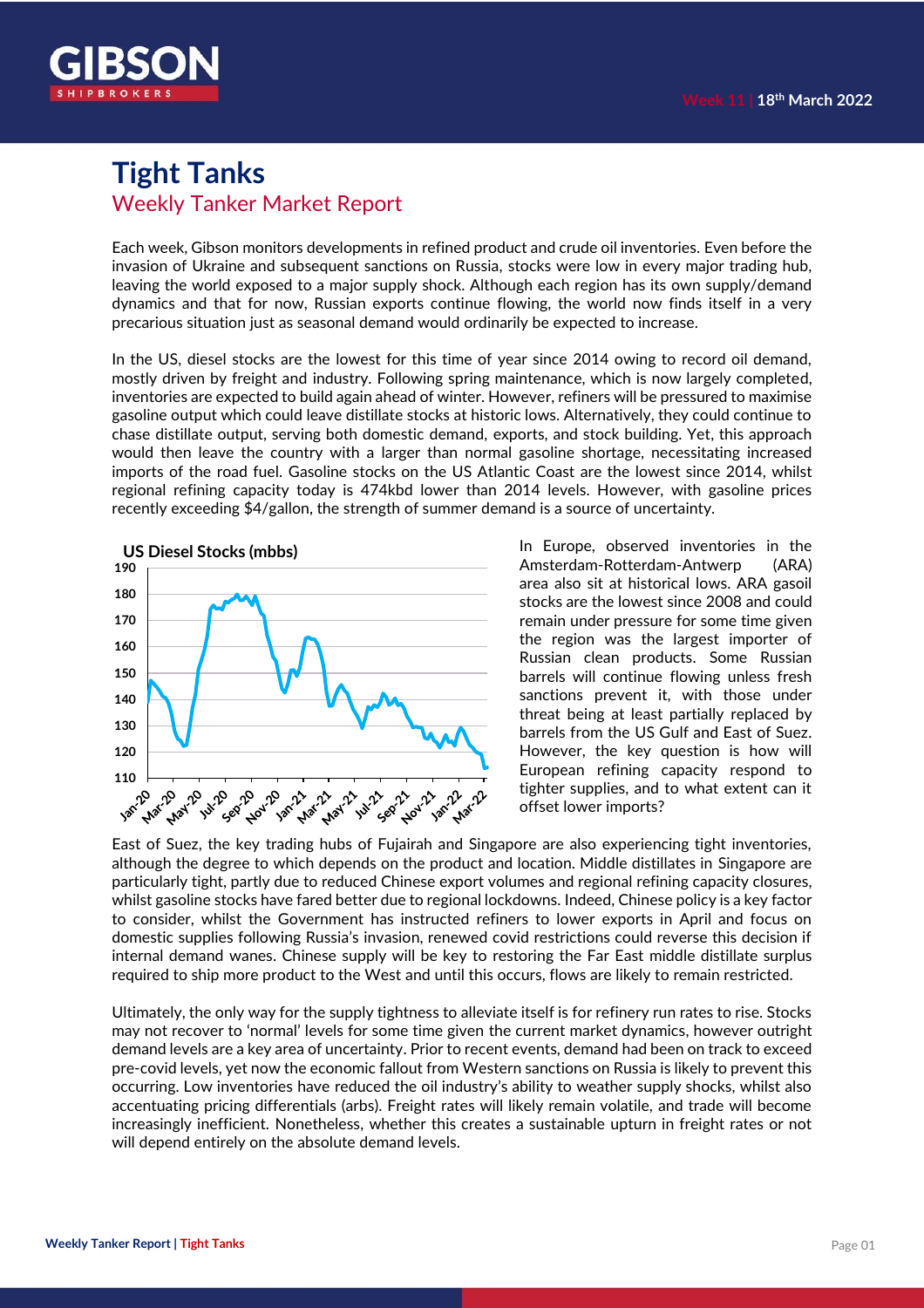

## **Crude Oil**

#### **Middle East**

A difficult week for VLCC Owners as Charterers quickly took back control with a measured approach of delivering enquiry at a slow and steady pace, never giving Owners the chance to build any momentum. As the week progressed, the more discounts Charterers were able to secure. Last done for a AGulf/China run is 270,000mt x ws 38.5 on a modern approved unit and we estimate a voyage West to have fallen down to around 280,000mt x ws 21 to the US Gulf (via Cape). A quiet week. Suezmax rates have continued on a steady footing with little AGulf/West activity to talk about. Charterers haven't managed to make significant inroads into last done, with TD23 sitting at 140,000mt x ws 45 level and voyages East going at around 130,000mt x ws 85. The list remains well populated and any potential upside looks unlikely in the short term. Rates on Aframaxes have come of gradually this week, as bunkers and the Med market have given way. There has, however, been a reasonable level of activity so good quality tonnage is lacking off the front end of the list. AGulf/East is currently sitting at around 80,000mt x ws 140-145 level, but for a straight run, expect less to be done soon.

#### **West Africa**

Limited VLCC interest throughout the week, combined with a faltering AGulf market, ensured Owners were never in a position to hold on to their recent gains that had been built over the last couple of weeks. Levels today have drifted down to around 260,000mt x ws 40 to the Far East, with the weekend not coming soon enough. Slim pickings for Suezmax Owners this week, with tonnage outstripping demand once again. Voyages to the UKCMed or East are currently fixing circa 130,000mt x ws 77.5-80 level. The bunker price coming off has emboldened Charterers in attempting to chip away at last done levels. Cargo enquiry levels down to a mere drip feed has meant little need to panic. We may well see Charterers succeed but their attempts so far have been met by good resistance from the Owning community.

#### **Mediterranean**

A week with little to write home about for Med Aframaxes. X-Med enquiry remained thin on the ground, with Libya and Ceyhan voyages slipping from 80,000mt x ws 140 levels down to ws 130 levels by midweek. Black Sea cargoes started to emerge from the woodwork, with Owners even beginning to accept slightly less for this currently premium run. At the peak, rates were up to ws 480 for Russian Black Sea loads but ws 410 and ws 400 have since been achieved, with a market cargo rattling Owners and achieving ws 320 before the end of the week. This fixture subsequently failed but the cat is very much amongst the pigeons and Owners' resolve will be tested into next week for these runs.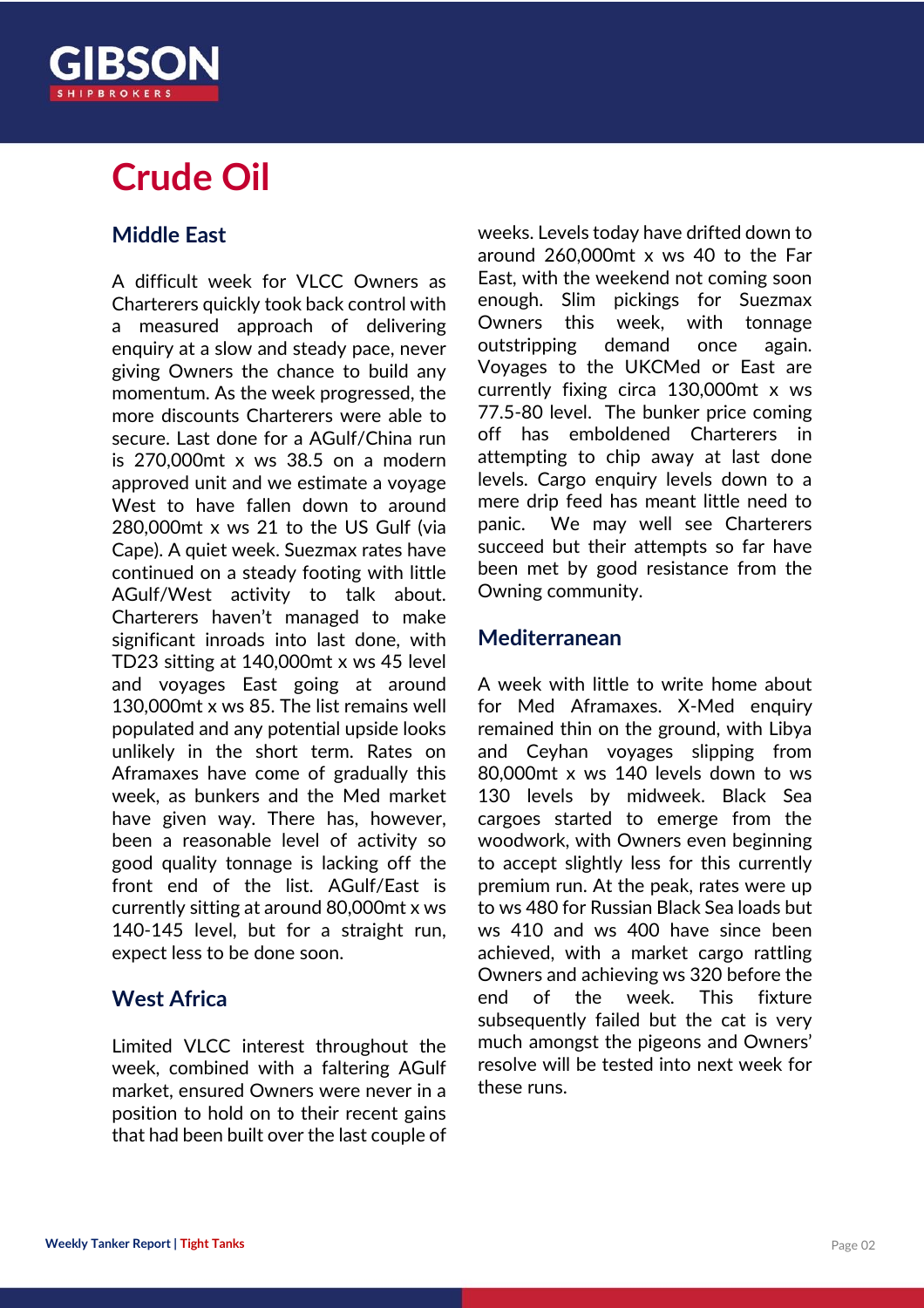

Enquiry levels have really slowed as more and more Suezmax Owners seek an opportunity to cash in on the premium paying business, with TD6 coming off to 135,000mt x ws 210-220 level. What we see is a very clear two-tier market of those who can fix Russian business and those who cannot. Unsurprisingly, given the weight of tonnage in the Med, long haul East business tested downwards by \$300k.

#### **US Gulf/Latin America**

Aframax levels started to drift off at the start of the week against a replenished position list, but as the week progressed Owners were able to slow the decline and as of now levels are holding around 70,000mt x ws 132.5 for transatlantic and around ws 150 for short haul runs. The expectation of an increase in activity for transatlantic voyages should encourage Aframax Owners that better times are coming soon. VLCC levels have stabilised at around \$5.05 million for a USGulf/China or South Korea voyage but these levels won't be encouraging any new potential ballasters from the East as returns remain lower than what can be currently achieved elsewhere.

#### **North Sea**

As predicted a few weeks ago these recent Aframax rate gains were only going to be short lived. A Baltic cargo quoting the market garnered a fair amount of interest and saw rates come off by around ws 175 points. This correction was inevitable after the over

inflation of the market and the next couple of cargoes will likely find the market's equilibrium. X-North Sea seems to have grounded itself, sitting solidly at 80,000mt x ws 125 levels for the time being.

#### **Crude Tanker Spot Rates**



<sup>\*</sup>All rates displayed in graphs in terms of WS100 at the time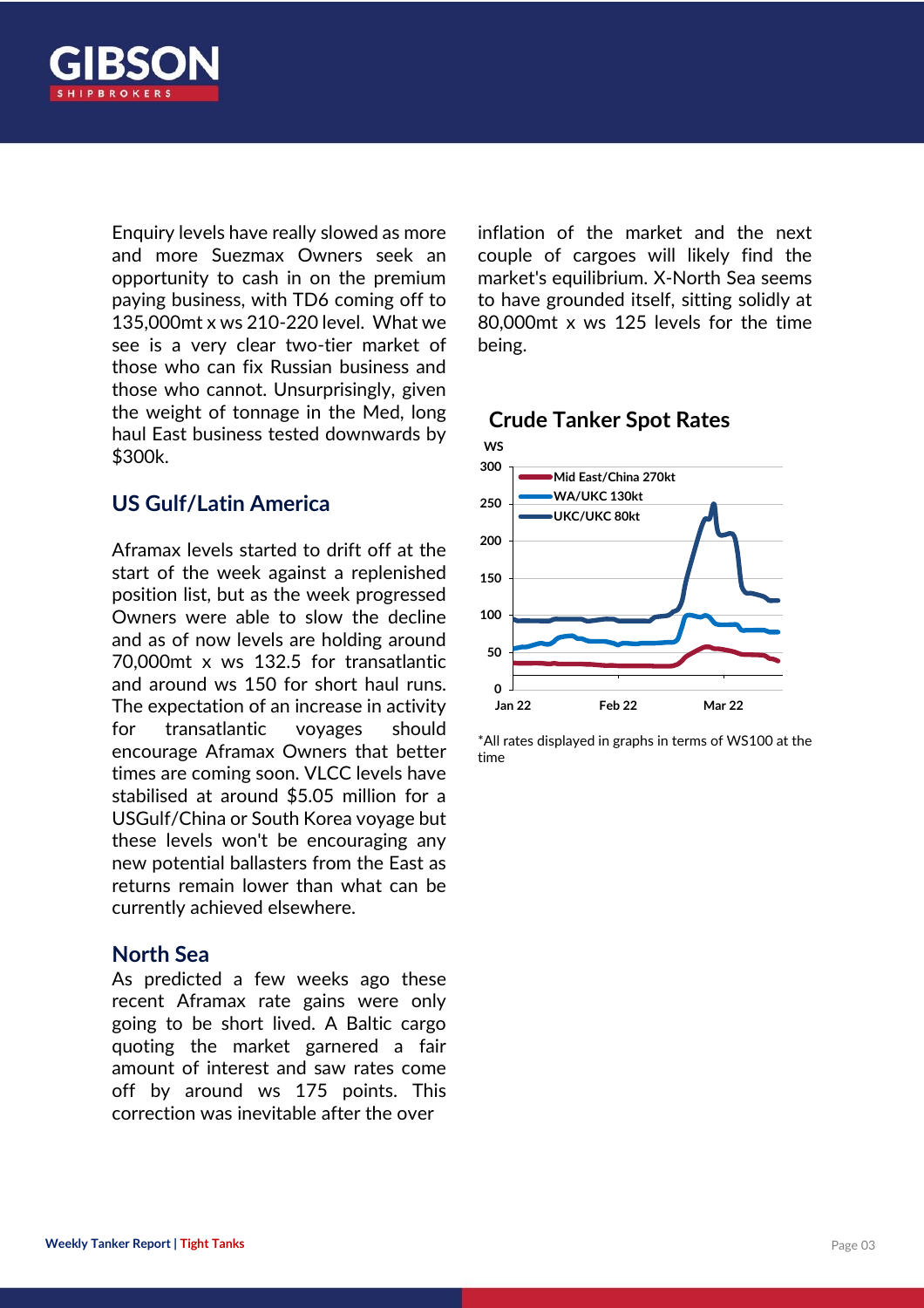

## **Clean Products**

#### **East**

Softer bunker prices have taken their toll on what has been a sentiment driven market until this point. We have therefore experienced an LR1 segment where Owners compete to lock in at these earnings, encouraged no doubt by higher management nervous of who else may do it, if they don't. TC5 has softened to 55 x ws 190; 5 points less on subs for an older unit. Westbound likely softens to \$2.1 million although yet to be tested at these levels with our assessment taking into account sympathetic movement against naphtha returns.

The LR2s have been steadier, with 75 x ws 185 representing last done TC1 levels, and \$2.8 million AGulf/UKCont to the West. It's important to note that the West market is under serious pressure: 55 points off last done for a ARA/WAF run will encourage West-East ballasters making Yanbu loading cargoes easier to cover. The list is relatively long so ominously absent end/early cargoes emerging early next week will likely knock levels before we can assess where rates sit going into mid-week.

A tough week for the MRs as a lack of cargoes has seen the front of the list buckle and last done beaten every time. TC17 is down to ws 240 from the highs of ws 260 last week but, with bunkers coming off mid-week earnings haven't dropped too badly. TC12 is due a correction as earnings - at least \$20k/day far exceed EAF and West runs. However, the Far East market remains better

paying so ballasters will be few and far between. As such, the list looks well balanced into the end of March/start of April - so rates should not crumble from here.

#### **Mediterranean**

A week to forget for Owners in the Med, with a build-up of prompt tonnage and slow enquiry resulting in rates falling throughout. With fewer Owners willing to call Black Sea, this X-Med market is likely to keep heading South, with certain Owners having to settle for X-Med cargoes with Charterers ideas aggressive. Non-Russian Black Sea is in need of a fresh test but will likely warrant +50 points or so whilst we expect Russian Black Sea to remain at 450+ levels. Poor weather could hinder some itineraries over the weekend but it looks to ease on Monday so expect further losses next week.

The combination of a tight list and high bunker prices has allowed Owners to capitalise this week, with rates trading around the 37 x ws 190-195 mark throughout. A 37 x ws 200 replacement transatlantic ignited rates this week and consistent enquiry has led to NWE ships ballasting into the Med for cargoes (which in turn has helped the UKCont market). A busy day in terms of enquiry on Friday ex UKCont will inevitably tighten the Med list going forward with WAF ballasters heading North so expect positive ideas on Monday.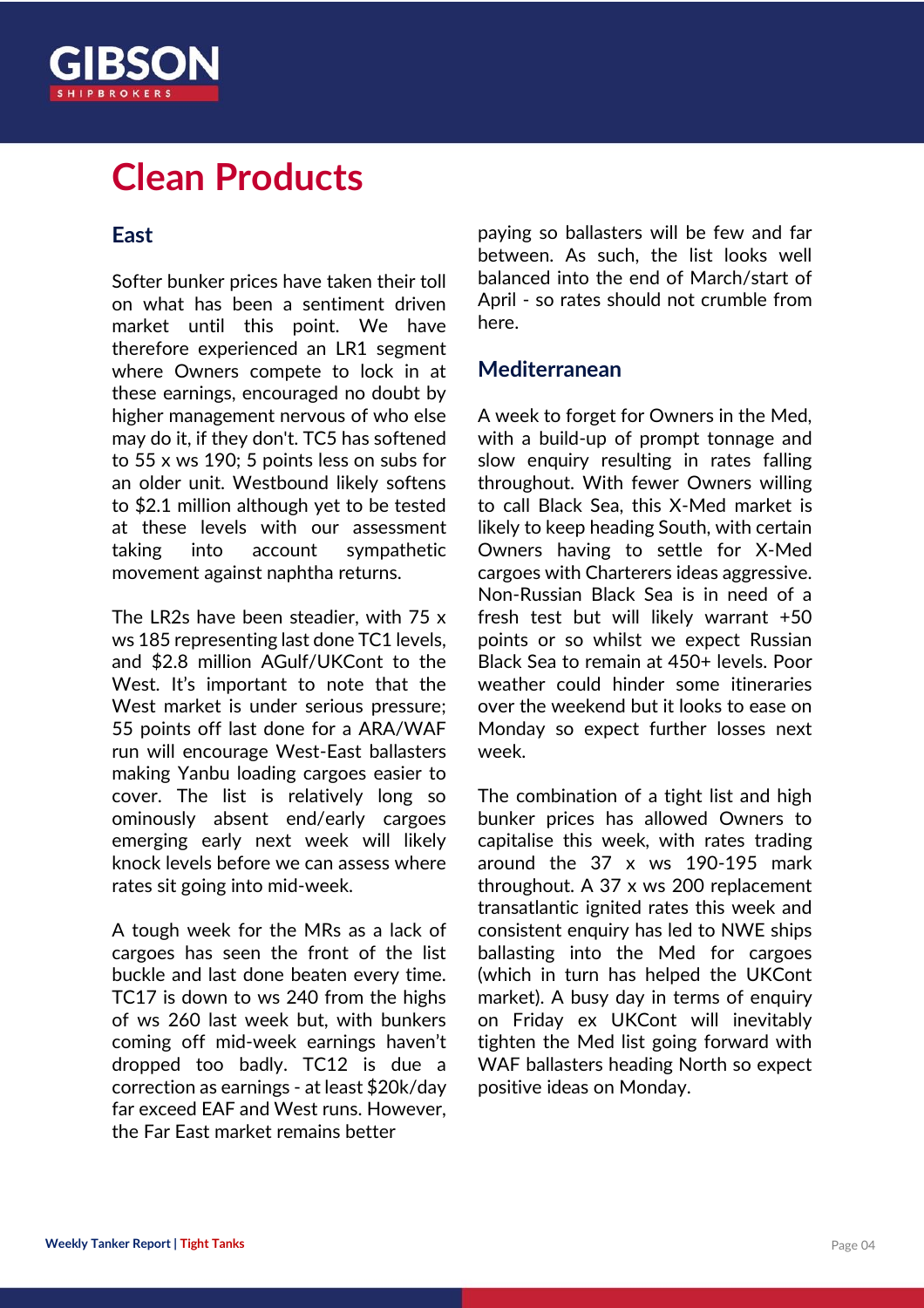

#### **UK Continent**

For the majority of this week, Owners and Charterers alike continued to remain content to fix transatlantic levels at 37 x ws 180 and the main conversation was the ever increasing WAF premium, which seems to settle at around ws 20 points now due to increased bunkers. That was until Friday morning arrived and, with that a glut of relatively prompt enquiry was seen with limited options. Owners have certainly firmed up their view on next done, but as of now are yet to make their advantage pay. Expect some bullish numbers to be thrown around at the start of next week.

Many continue to lean on COA partners in order to cover their Russian Baltic enquiry under the radar as rates close the week at 30 x ws 390. X-UKCont cargoes have been drip-fed into the market as levels have traded between 30 x ws 190- 200. The firming MR market could have a positive impact on Handies moving forward as Charterers could look to downsize cargoes to cover their exposure.



\*All rates displayed in graphs in terms of WS100 at the time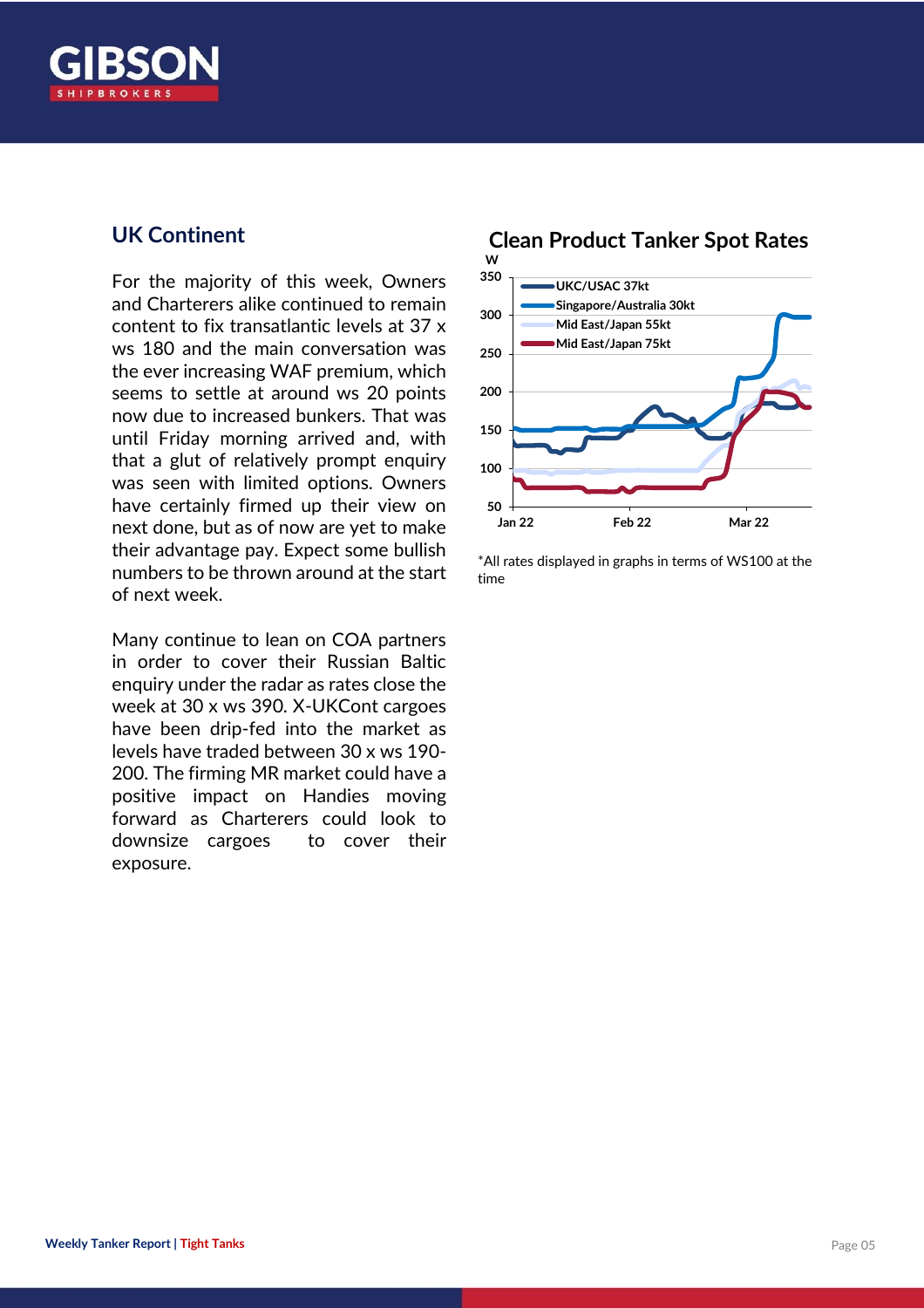

## **Dirty Products**

#### **Handy**

Conditions on the Continent remain firm where both Russian and non-Russian business continued to show numbers based on solid foundations. As a result, the market trades around ws 240, but with most of the front-end availability being moved on, the immediate outlook remains fairly positive.

The Med came under pressure this week with a build-up of units that cannot call Russia. However, as the week progressed, we started to see activity levels pickup but with a such surplus of supply, an inevitable test followed with ws 170 setting the floor and becoming a conference rate. Perhaps the only good thing here is that bunker prices did come down from their peaks which massively helps underlying TCEs.

#### **MR**

Finally, we were given a refreshed look at where MR values in the Med should sit. Suffering from similar conditions as the surrounding Handies, Owners were very conscious to hold onto as much value as they could, with ws 130-135 numbers being the eventual result. In this sector however, Russian premiums remain to be established with even less liquidity being seen.

On the Continent, a fairly quiet week has been somewhat of a blessing for Charterers giving tonnage a chance to firm up somewhat. As often witnessed however, this sector can withstand

periods of inactivity without much influence. With this in mind, last done should hold validity.

#### **Panamax**

It has been another solid week for Panamax Owners as local activity combining with some transatlantic requirements has transformed front end availability. That said, there is a distinct blight on a positive outlook where the surrounding Aframaxes have lost huge chunks of value and are now prorating at considerably less than the ws 150, which had become a recognised benchmark. Transatlantic will need testing again but, with bunker prices remaining high and fewer options for Charterers, perhaps Owners can limit the downside more effectively in this cycle.



## **Dirty Product Tanker Spot Rates**

<sup>\*</sup>All rates displayed in graphs in terms of WS100 at the time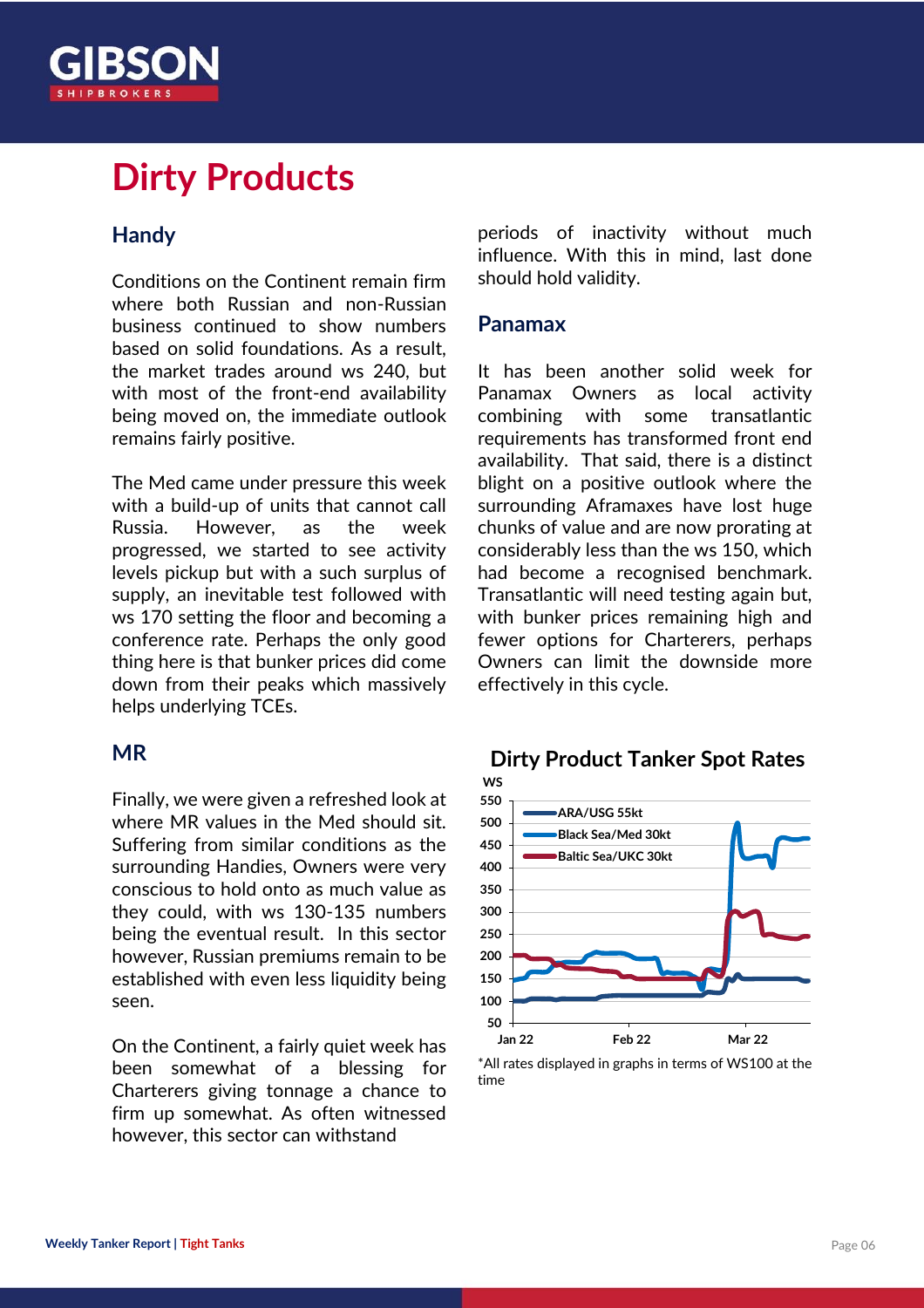

| Dirty Tanker Spot Market Developments - Spot Worldscale        |                 |                          |                    |             |             |                |                  |
|----------------------------------------------------------------|-----------------|--------------------------|--------------------|-------------|-------------|----------------|------------------|
|                                                                |                 |                          | wk on wk<br>change | Mar<br>17th | Mar<br>10th | Last<br>Month* | <b>FFA</b><br>Q1 |
| TD <sub>3</sub> C                                              | <b>VLCC</b>     | AG-China                 | -8                 | 39          | 47          | 32             | 39               |
| <b>TD20</b>                                                    | Suezmax         | <b>WAF-UKC</b>           | $-3$               | 78          | 81          | 62             | 70               |
| TD7                                                            | Aframax         | N.Sea-UKC                | $-10$              | 125         | 135         | 96             | 119              |
| Dirty Tanker Spot Market Developments - \$/day tce (a)         |                 |                          |                    |             |             |                |                  |
|                                                                |                 |                          | wk on wk           | Mar         | Mar         | Last           | <b>FFA</b>       |
|                                                                |                 |                          | change             | 17th        | 10th        | Month*         | Q1               |
| TD <sub>3</sub> C                                              | <b>VLCC</b>     | AG-China                 | $+1250$            | $-9,750$    | $-11,000$   | $-12,500$      | $-9,750$         |
| <b>TD20</b>                                                    | Suezmax         | <b>WAF-UKC</b>           | +3500              | 3,000       | $-500$      | 1,500          | $-1,750$         |
| TD7                                                            | Aframax         | N.Sea-UKC                | $-3750$            | 9,750       | 13,500      | $-2,250$       | 5,250            |
| <b>Clean Tanker Spot Market Developments - Spot Worldscale</b> |                 |                          |                    |             |             |                |                  |
|                                                                |                 |                          | wk on wk           | Mar         | Mar         | Last           | <b>FFA</b>       |
|                                                                |                 |                          | change             | 17th        | 10th        | Month*         | Q1               |
| TC1                                                            | LR <sub>2</sub> | AG-Japan                 | $-14$              | 180         | 194         | 75             |                  |
| TC <sub>2</sub>                                                |                 | MR-west UKC-USAC         | $-4$               | 181         | 185         | 167            | 156              |
| TC <sub>5</sub>                                                | LR1             | AG-Japan                 | $-9$               | 193         | 202         | 96             | 127              |
| TC7                                                            |                 | MR-east Singapore-EC Aus | $+45$              | 296         | 251         | 154            | 187              |
| Clean Tanker Spot Market Developments - \$/day tce (a)         |                 |                          |                    |             |             |                |                  |
|                                                                |                 |                          | wk on wk           | Mar         | Mar         | Last           | <b>FFA</b>       |
|                                                                |                 |                          | change             | 17th        | 10th        | Month*         | Q1               |
| TC1                                                            | LR <sub>2</sub> | AG-Japan                 | $+1750$            | 27,250      | 25,500      | $-4,750$       |                  |
| TC <sub>2</sub>                                                |                 | MR-west UKC-USAC         | $+2250$            | 6,000       | 3,750       | 8,750          | 1,500            |
| TC <sub>5</sub>                                                | LR1             | AG-Japan                 | $+2750$            | 20,500      | 17,750      | $-500$         | 4,500            |
| TC7                                                            |                 | MR-east Singapore-EC Aus | +11750             | 25,750      | 14,000      | 4,000          | 7,500            |
| (a) based on round voyage economics at 'market' speed          |                 |                          |                    |             |             |                |                  |
| ClearView Bunker Price (Rotterdam VLSFO)                       |                 |                          | $-111$             | 840         | 951         | 680            |                  |
| ClearView Bunker Price (Fujairah VLSFO)                        |                 |                          | $-137$             | 834         | 971         | 756            |                  |
| ClearView Bunker Price (Singapore VLSFO)                       |                 |                          | $-166$             | 810         | 976         | 734            |                  |
| ClearView Bunker Price (Rotterdam LSMGO)                       |                 |                          | $-110$             | 1051        | 1161        | 810            |                  |